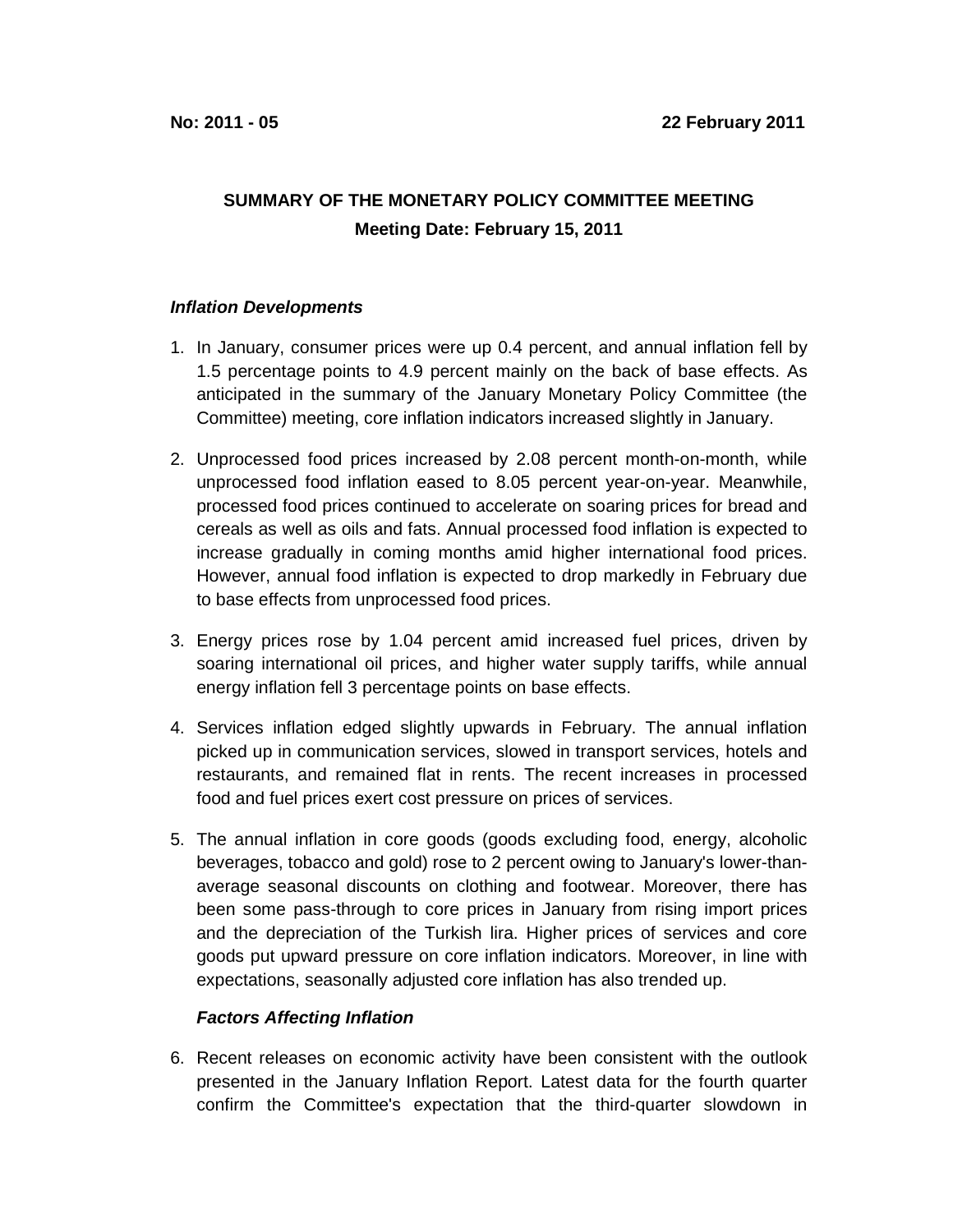economic activity would be temporary. Indeed, the industrial production index rose sharply in December both on a monthly and quarterly basis. Yet, the Committee has noted that manufacturing new orders show signs of deceleration over the first quarter, largely due to domestic demand.

- 7. Economic activity continues to recover amid increasing domestic demand. The production and imports of consumer and investment goods were higher in the fourth quarter than the third-quarter average, pointing to an acceleration in domestic demand, particularly for imported goods. However, the improvement in consumer confidence and investor sentiment has recently paused, while consumer loans have been slowing amid sluggish auto loans. Against this background, the Committee has reiterated that the recent measures would restrain the rate of increase in loans and domestic demand over the upcoming period.
- 8. Foreign demand remains relatively weak despite the recent pick-up. Although the export quantity index excluding gold increased quarter-on-quarter during the fourth quarter after declining in the third quarter, indicators for new orders show no sign of a strong recovery in exports. Meanwhile, the seasonally adjusted imports excluding energy declined slightly in December. The Committee expects import demand to slow further and demand components to follow a more balanced path in coming months.
- 9. Employment conditions continue to improve, yet, unemployment rates remain at high levels. Employment developments were consistent with the Committee's expectation that the third-quarter pause in the non-farm employment growth would be temporary and employment growth would resume by the end of the year. Indeed, employment in industry increased significantly amid strong activity. Leading indicators suggest that non-farm employment would continue to grow in coming months. Nevertheless, the Committee has reiterated that unemployment rates would remain higher than pre-crisis levels for some time, containing unit labor costs.

## **Monetary Policy and Risks**

10. The Committee expects inflation to further decline in February, display some fluctuations starting with the second quarter, and end the year at a level close to the January Inflation Report forecast. Especially, the base effects stemming from the unprocessed food fluctuations during the previous year would continue to be important for the path of annual inflation. Moreover, the costpush effects driven by the import prices may lead to an increase in core inflation indicators. On the other hand, the Committee members indicated that the high level of unemployment rates compared to the pre-crisis levels would contain unit labor costs.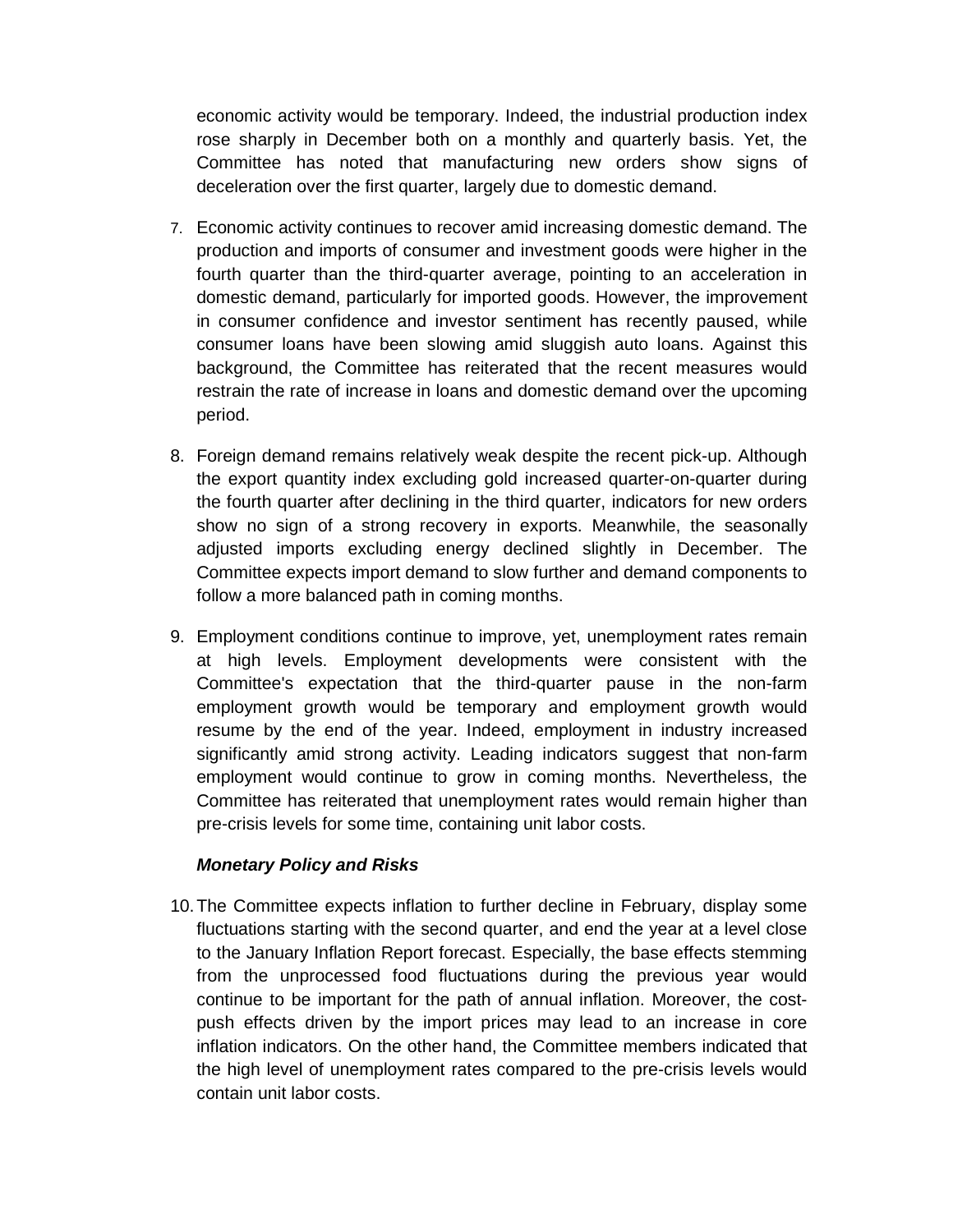- 11. The measures taken by the Central Bank since November are reducing macro-financial risks by leading to a more balanced growth path, mainly through a slowdown in import growth. The Committee indicated that, in annualized terms, current account deficit would continue to widen, albeit at a decelerating pace, in the first quarter owing to the base effect. Therefore, it is important to monitor seasonally adjusted monthly figures in order to assess the impact of the monetary measures. In fact, in seasonally adjusted terms, there was some improvement in the current account deficit in December, and also a slight deceleration in the pace of credit growth was observed at the beginning of 2011. However, the Committee members have also underscored that available data is not long enough to make a healthy assessment, as the effects of the measures would be observed with some lag.
- 12. The Committee has indicated that the monetary tightening would restrain the demand side pressures on inflation. In fact, leading indicators suggest that domestic orders have moderated during the first quarter compared to the previous quarter. However, the Committee has also noted that rising energy and other commodity prices would pose supply side risks on the inflation outlook. Therefore, it was underscored that the pricing behavior should be monitored closely.
- 13. In light of these assessments, in order to contain the risks towards price stability and financial stability, the Committee has decided to closely monitor the tightening impact of the implemented policy mix—a low policy rate, a wide interest corridor and high reserve requirement ratios—until the next meeting, and take additional measures along the same line, if needed.
- 14. According to the Committee members, uncertainties regarding global economy still persist, requiring monetary policy to be flexible on both sides. Ongoing problems in credit, real estate, and labor markets across developed economies and the uncertainties regarding the impact of fiscal consolidations continue to pose risks regarding the global economy. In this respect, the recovery signals coming from the US economy should be interpreted with caution. Moreover, it was reminded that the financial and sovereign debt related problems in the euro area would persist for a long period. On the other hand, it was stated that global inflation risks due to rapidly rising commodity prices and lagged impacts of the monetary expansion remain as a major concern. In sum, the Committee members have underscored that both the upside and downside risk factors and the related policy responses outlined in the Inflation Report are still applicable.
- 15. Monetary policy will continue to focus on price stability in the period ahead. To this end, the impact of the macroprudential measures taken by the Central Bank and other related institutions on the inflation outlook will be considered